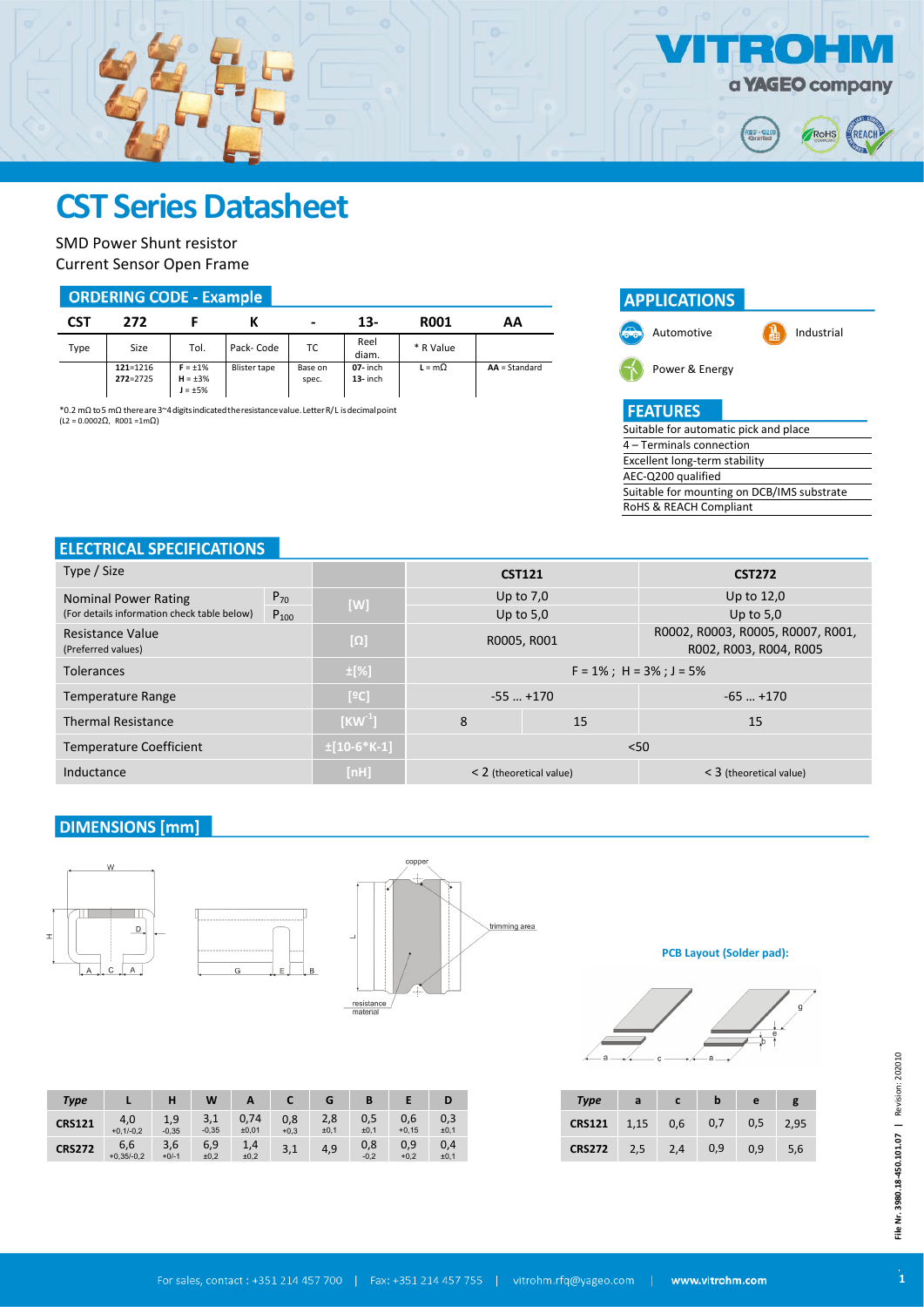

# **CST Series Datasheet**

#### **PERFORMANCE DATA**

| <b>Temperature Cycling</b>                                                                             | $\pm$ [%] |                                              |
|--------------------------------------------------------------------------------------------------------|-----------|----------------------------------------------|
| IEC60115-1 clause 4.19 and IEC60068-2-14<br>(30 [min] -55 [°C] and 30 [min] +150 [°C], 2.000 [cycles]) |           | 0,5                                          |
| Low Temperature Storage and Operation                                                                  |           |                                              |
| IEC60115-1 clause 4.36                                                                                 | $\pm$ [%] | 0,1                                          |
| (250 [h] -65 [ºC]                                                                                      |           |                                              |
| Resistance to soldering heat                                                                           |           |                                              |
| IEC115-1 clause 4.18<br>$(260^{+5})^{\circ}$ C], 10[s], steam aging 8[h])                              | $\pm$ [%] | n.a.                                         |
|                                                                                                        |           |                                              |
| Moisture resistance                                                                                    | $\pm$ [%] | 0,1                                          |
| Mil-STD-202, method 106                                                                                |           |                                              |
| <b>Mechanical Shock</b>                                                                                |           |                                              |
| Mil-STD-202 Method 213                                                                                 | $\pm$ [%] | 0,2                                          |
| (Method C, peak value 100 [g], 6[ms], Half sine)                                                       |           |                                              |
| Vibrations                                                                                             |           |                                              |
| Mil-STD-202 Method 204                                                                                 | $\pm$ [%] | 0,2                                          |
| (10 to 2000 [Hz], 10 [g], 24 [h] each axis                                                             |           |                                              |
| Operational life                                                                                       |           |                                              |
| MIL-STD-202, method 108                                                                                | $\pm$ [%] | 1,0                                          |
| CST1216 (t=130 [ºC], 2.000[h, rated power])                                                            |           |                                              |
| CST2725 (t=140 [ºC], 2.000[h, rated power])                                                            |           |                                              |
| High Temp. Exposure                                                                                    | $\pm$ [%] | 1,0                                          |
| MIL-STD-202 Method 108<br>$(170[^{\circ}C], 2.000 [h],$ unpowered])                                    |           | (in covered condition for CuMn7Sn; CuMn12Ni) |
| <b>Biased Humidity</b>                                                                                 |           |                                              |
| MIL-STD-202 Method 103                                                                                 | $\pm$ [%] | 0,5                                          |
| (85[ºC], 85[%RH] 1.000[h])                                                                             |           |                                              |
|                                                                                                        |           |                                              |

# **ELECTRICAL SPECIFICATIONS**

| <b>Size</b>   | Value<br>ImΩl | Resistance<br>values | <b>Material</b>           | $P_{70}$ [W] | <b>Power Rating</b><br>$P_{100}$ [W] | <b>Resistive alloy</b><br>TCR [ppm] |  |
|---------------|---------------|----------------------|---------------------------|--------------|--------------------------------------|-------------------------------------|--|
| <b>CST121</b> | 0.5           | L5                   | Copper Manganese 38 Alloy |              |                                      |                                     |  |
|               | 1.0           | R001                 | Copper Manganese 43 Alloy |              |                                      | $< \pm 10$                          |  |

|               | Value         | Resistance     |                                  | <b>Power Rating</b> |                | <b>Resistive</b>   |  |
|---------------|---------------|----------------|----------------------------------|---------------------|----------------|--------------------|--|
| <b>Size</b>   | [ $m\Omega$ ] | values         | <b>Material</b>                  | $P_{70}$ [W]        | $P_{100}$ [W]  | alloy<br>TCR [ppm] |  |
|               | 0.2           | L <sub>2</sub> | <b>Copper Manganese MC2Alloy</b> | 12                  | 5              |                    |  |
|               | 0.3           | L3             | <b>Copper Manganese 38 Alloy</b> | 10                  | 5              |                    |  |
| <b>CST272</b> | 0.5           | L <sub>5</sub> | <b>Copper Manganese 38 Alloy</b> | 9                   | 5              | < 50               |  |
|               | 0.7           | L7             | Copper Manganese 43 Alloy        | 8                   | $\overline{4}$ |                    |  |
|               | 1.0           | R001           | Copper Manganese 43 Alloy        | $\overline{7}$      | $\overline{4}$ |                    |  |
|               | 2.0           | R002           | Aluchrom Alloy                   | $\overline{7}$      | $\overline{4}$ |                    |  |
|               | 3.0           | R003           | Aluchrom Alloy                   | 5                   | 3              |                    |  |
|               | 4.0           | R004           | Aluchrom Alloy                   | $\overline{4}$      | $\overline{2}$ | < 50               |  |
|               | 5.0           | R005           | Aluchrom Alloy                   | 3                   | $\overline{2}$ |                    |  |

**Note:** Please contact with sales offices, distributors and representatives in your region before ordering.